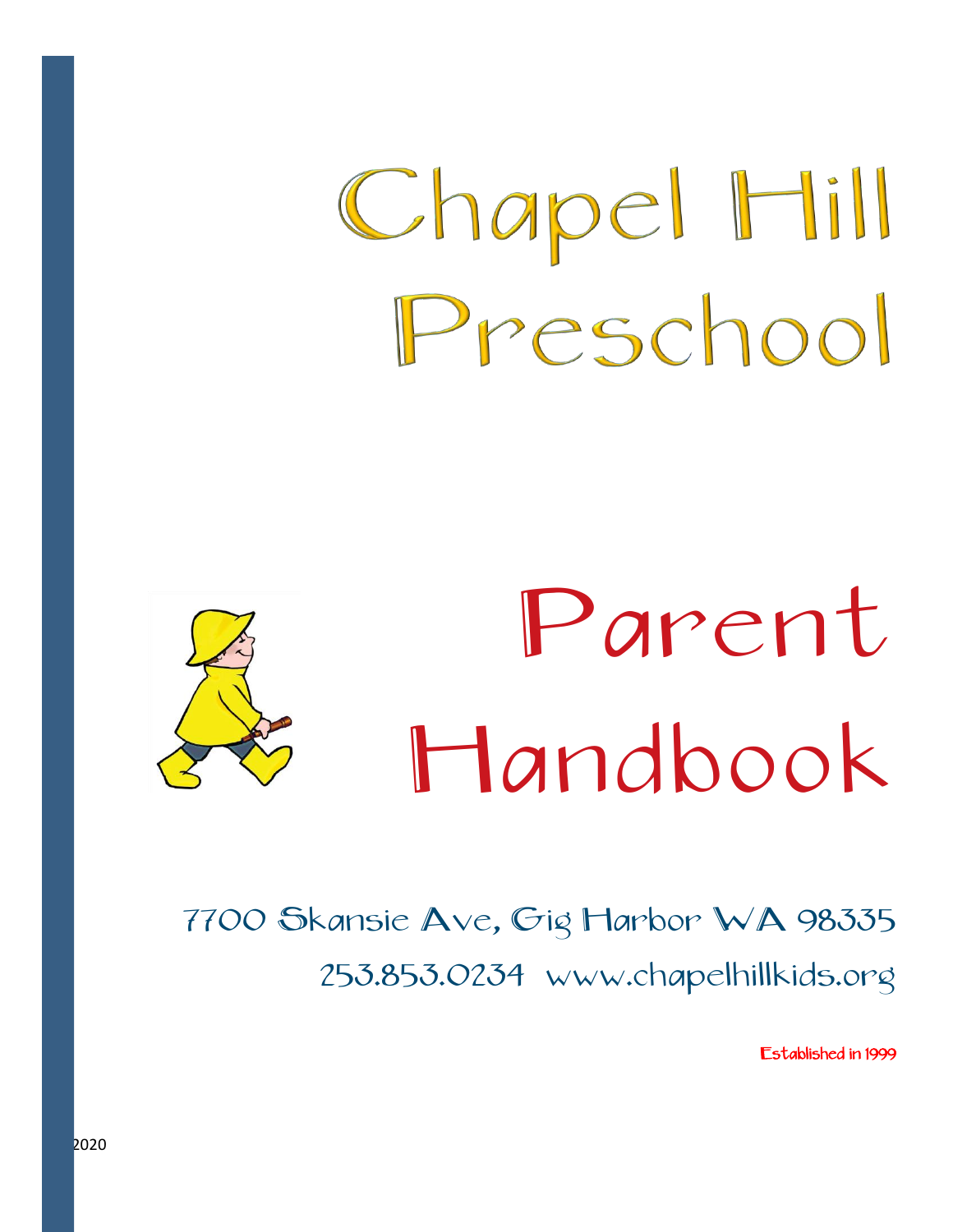## **Welcome to Chapel Hill Preschool!**

Our children are so precious, and we delight in partnering with you to provide educational and social experiences to nurture their growth. We purpose to have a place where your children learn to love school and love God. As the year progresses, I look forward to knowing you and your child better. Please feel free to stop in to chat or call, especially if you have any questions or concerns. We are all working together for the same goal — to grow great kids! We are honored and privileged that you have chosen to trust us with your children.

Blessings to You,

Beverly Burmark, Preschool Director

### **Mission Statement**

Chapel Hill Preschool, as a ministry of Chapel Hill Church seeks to develop a love of learning in preschool age children. We accomplish this through introducing children to a developmentally appropriate classroom that is Christ-centered and ministers to their social, emotional, physical, intellectual and spiritual needs.

## **Our Goals**

To challenge children to explore the world around them, to discover for themselves the wonder of creation, and to get to know the love of God.

To encourage activities that build self-confidence in each child.

To provide a curriculum based on knowledge of child development and learning that gives each child the opportunity to develop as a unique person and at his or her own individual pace.

To provide a model where children express their ideas and concerns in emotionally healthy ways and learn to appreciate the ideas and feelings of others.

To nurture in children the knowledge that each is special to God-- created, loved, and uniquely gifted by Him.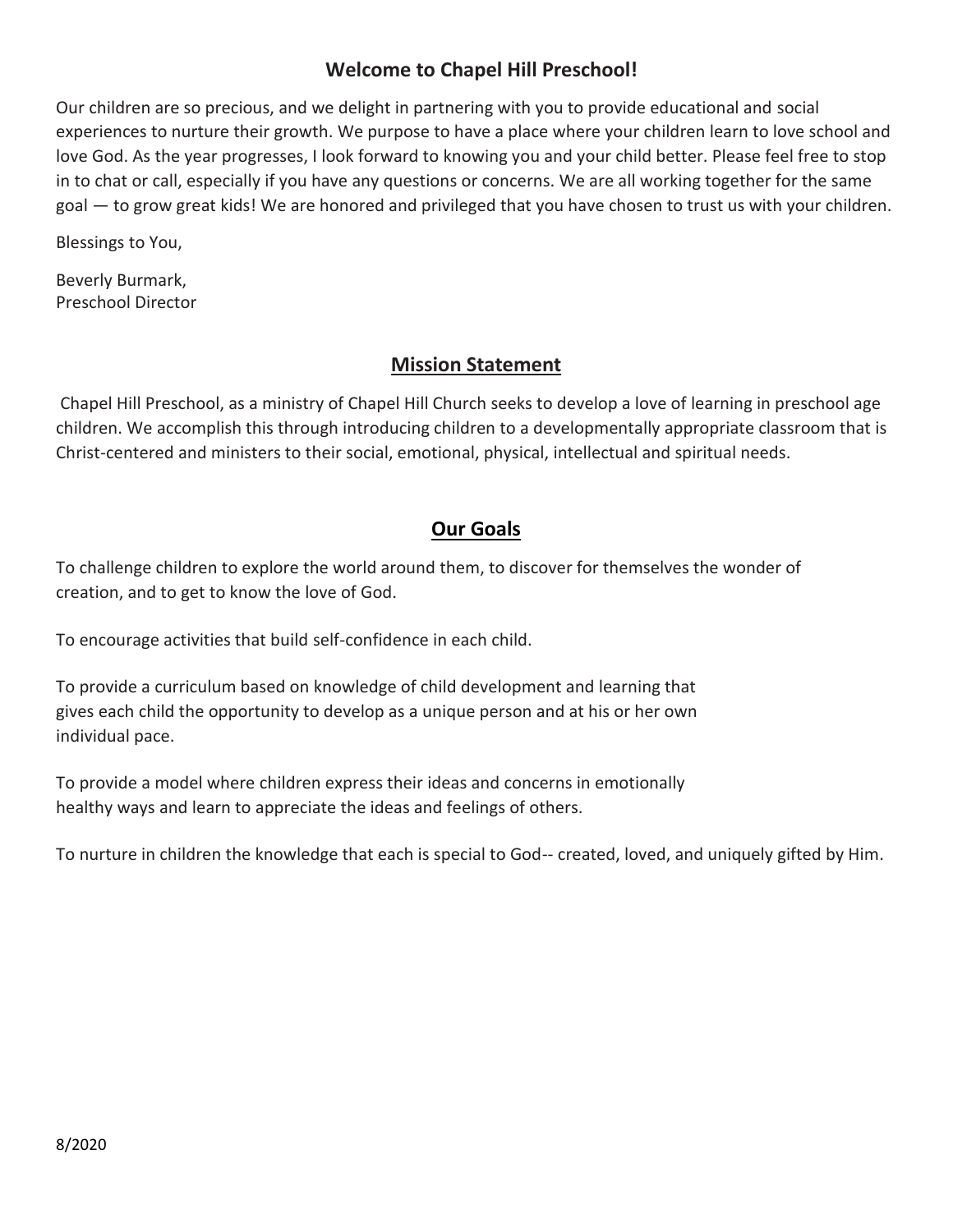## Chapel Hill Preschool Program

#### **School Hours-** 9:00 - 12:00AM or 9:00AM - 1:00PM

**Class Size**—Classes are limited to a maximum of 10- 16 students, depending upon their age. There is a lead teacher and an assistant teacher for each class.

**Staff—**The Chapel Hill Preschool staff consists of persons professionally trained and experienced in early childhood education. All staff members sign a profession of faith and are expected to live and teach a lifestyle that reflects the Christian faith.

**Daily Program**—A typical day includes small and large group activities, independent learning tasks, language, math, art, music, physical activities and story time. Built into these activities are many opportunities to share Biblical truths. The daily schedule for each class is posted in the classroom.

**Field Trips—**We periodically take field trips away from the facility. At other times, resource people come to the school to share with us. Parents will be notified when any such special activity is planned. For safety reasons, it may be necessary to request each student have a parent or parent-substitute accompany him or her on a trip. When you participate in such an activity with your child, we prefer that other siblings be left at home.

**Chapel—**This is a time when the classes gather weekly in the Memorial Chapel to sing praises to God and learn biblical truths in a larger group setting.

**Birthdays**—Birthdays are a special time to honor your child. Your child's teacher will coordinate the classroom celebration with parents.

**Holidays and Celebrations—**We hold parties for holidays, birthdays, and class chosen events (PJ's & Pancakes for letter "P" day, etc.). Your child's teacher will let you know how you can help with these special fun days.

**Lunch Bunch--** Lunch Bunch is offered from 12:00-1:00<sub>PM</sub> on regular school days. Children may sign up by the day, joining children from other classes for a lunch and play time. Lunch Bunch costs are billed separately. Your child may bring a lunch from home OR you may purchase a lunch from Chapel Hill. If you choose to purchase a lunch, the culinary department offers a special child's menu. Indicate your preference on the menu slip by 9:30am and put it in the designated pocket in the Preschool Office. The cost of purchased lunches will be charged separately.

**Disaster Procedures -**- Each student must have an Emergency Procedure Card on file at the school as well as a "comfort kit" in a gallon-sized zipped plastic bag. In the event that the building is evacuated and no return is allowed, students will remain with their teacher and class in a designated emergency area. Students will only be released to a parent or legal guardian or others with proper authorization.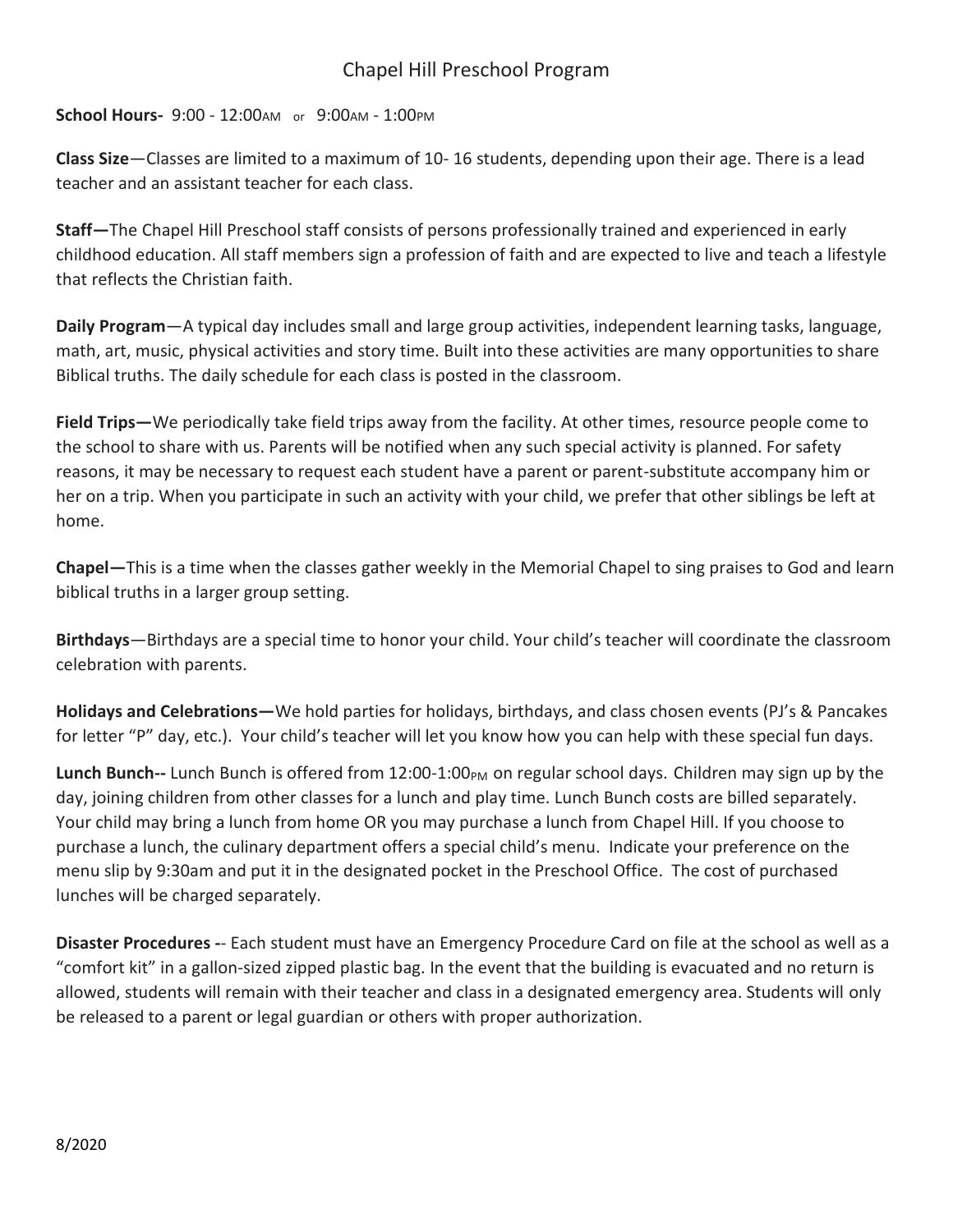## Admission and Tuition Policies and Procedures

In the admission of students, Chapel Hill does not discriminate on the basis of the applicant's race, color, religion, sex, national or ethnic origin.

**Application forms** are available at the office and on our website: www.chapelhillkids.org. Return them at the appropriate time along with the non-refundable registration fee. Early registration is available in December to families who are currently enrolled, and is open to the public in January. All other enrollment documents must be returned before your child begins preschool. Parents are encouraged to make an appointment with the Director to visit the school.

**Tuition Costs** are based on a 40-week preschool year. Tuition will be billed in 10 equal installments. Other charges/credits that may be incurred will be added or subtracted to the next bill. Payments are made July through April unless otherwise noted.

**Installment payments** are due on the 10<sup>th</sup> of each month and will be considered late after the 15<sup>th</sup>. A late fee may be assessed when tuition is not paid by the  $15<sup>th</sup>$  of the month. Parents may be asked to withdraw their students from school should tuition payments become delinquent for two months. Students may be readmitted after tuition has been brought current and there is class availability.

**Discounts:** After one child in a family is enrolled in the school, all other siblings attending the school at the same time are eligible for a 10% reduction in the lower monthly tuition rate.

**Withdrawal:** A 30-day notice of anticipated withdrawal is required in order to obtain a refund of prepaid tuition. Refunds consist of any tuition that has been paid beyond the 30-day notice and are based on a weekly rate. Tuition will not be refunded after the 30<sup>th</sup> week of school.

**Assessment:** Each child is assessed by the teacher at the beginning of the school year. Comprehensive assessment of each child's progress is completed again mid-year and year-end. Parent-Teacher conferences are offered after the mid-year assessments, and year-end. The assessment looks at cognitive skills, language, social-emotional development, approaches to learning, health and physical development including self-help skills. Each teacher uses age specific assessment tools, and children are assessed in a non-threatening testing environment using materials the children are accustomed to. Copies of these assessments and related reports will be kept in each child's file and available only to parents or legal guardians. If the parent would like this information for another party, a written release is required.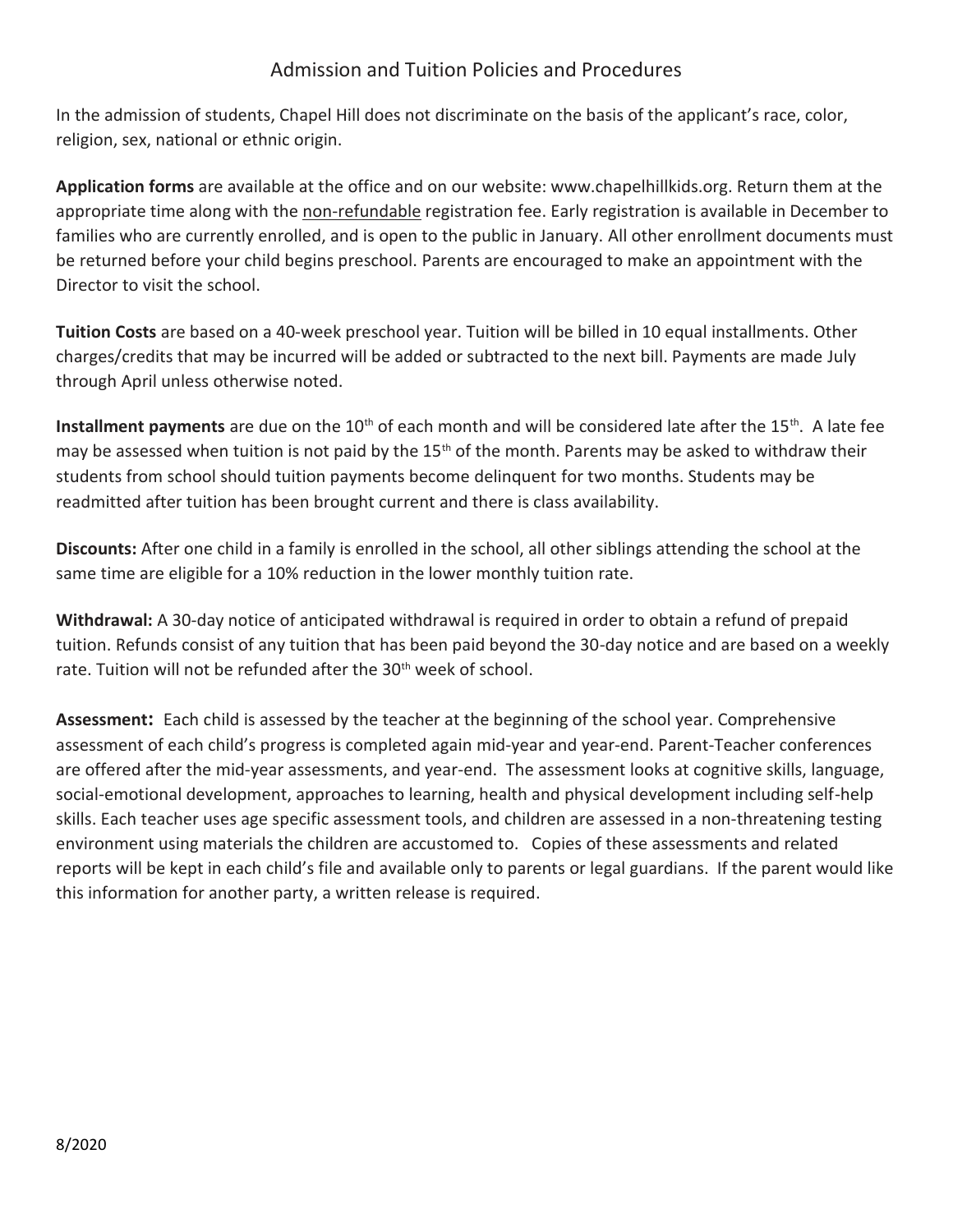One of our primary considerations in the preschool is to insure that our children are in a safe and healthy environment. Therefore:

- All students must have an immunization record on file.
- No student who appears ill will be admitted to the program that day.
- Do not send your child to school if he/she has had within the last 24 hours: a fever, vomiting, sore throat, cold, watery or inflamed eyes, diarrhea, runny nose, constant cough, an undiagnosed rash, or sores. **During the COVID pandemic, this has been extended to being symptom free for 48 hours without medication.**

**Hand washing Policy:** We will ask all adults and children to wash their hands before they start preschool for the day, after coughing, sneezing or toileting, and before eating.

**Medication:** Please take care of all medication needs at home. An exception may be made if the child has a life-threatening ailment which requires medication be administered during school hours. Such medication must be prescribed by a physician and be in the original container with full instructions on the label, and will be kept in the preschool office with a completed Medical Permission form.

**Illness or Injury at School**: Should a child become ill at school, they will be isolated under adult supervision and a parent contacted. If we cannot reach a parent, we will contact those designated on the child's emergency card. Minor injuries will receive first aid treatment by a staff member if necessary. You will be notified of any such event. If a student is seriously injured, we will immediately call 911, then contact parents.

**Attendance Policy**: Please notify the school at 253.853.0234 or 253.853.0288 if your child will be absent for any reason.

**Locked Doors:** To improve the safety of your child, classroom doors and interior hallway doors will remain locked during preschool hours. If you need to sign your child out early or to see the teacher, please go to the Preschool Office.

**Toileting Assistance:** The Preschool Staff will assist your child with toileting, including diaper changes, wiping and clothing changes as needed unless you direct otherwise.

**Clothing**: We encourage active play and "messy" art. Please send children in washable, comfortable play clothes and closed-toe shoes. Sandals and "flip flops" are a safety concern, especially in the playground.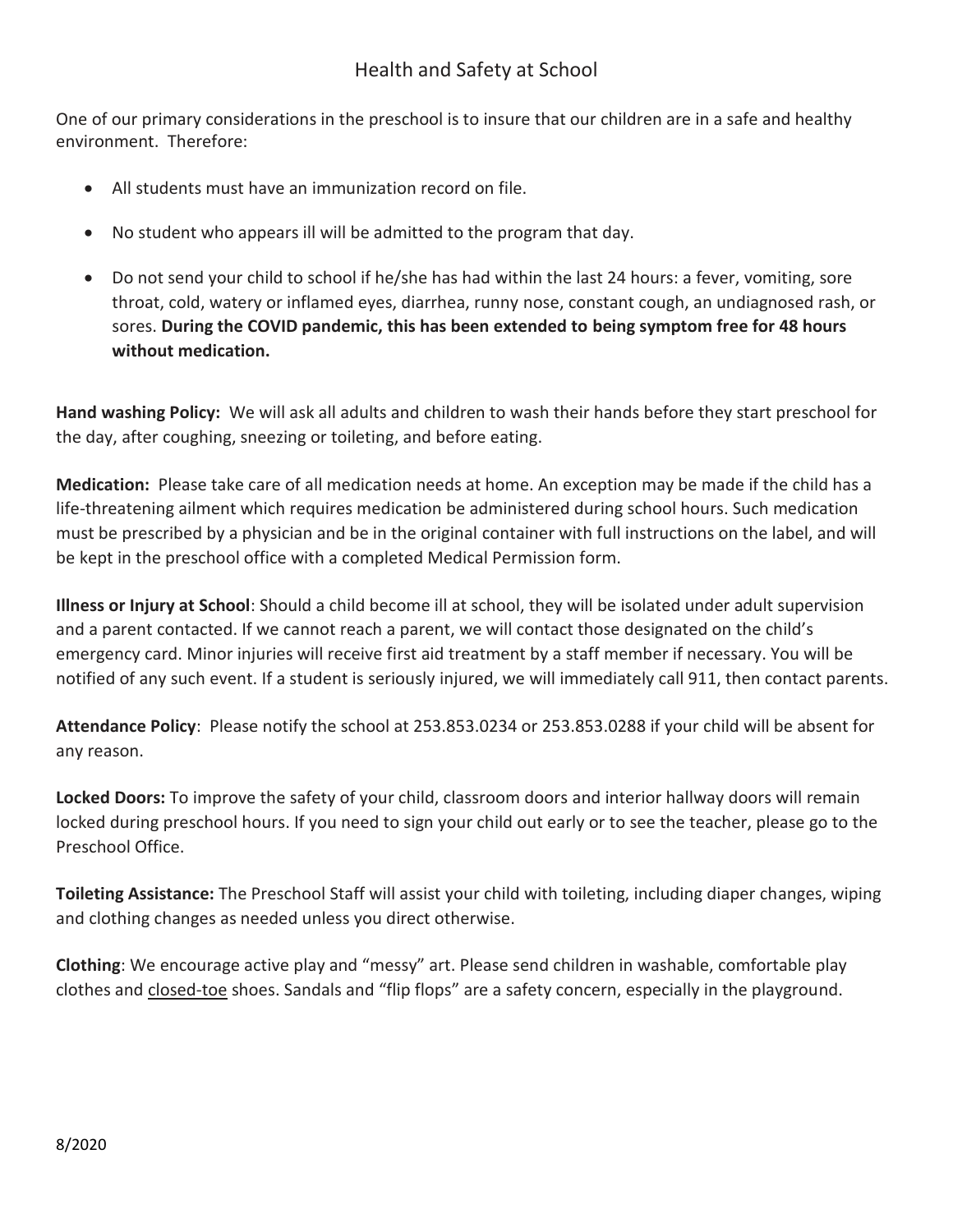## Discipline Statement

At Chapel Hill Preschool, we believe children find security and direction where there is consistent adult guidance and discipline. Our teachers both model and teach appropriate behavior. We earnestly strive, when correction is necessary, to discipline in an atmosphere that reflects Christ's love and acceptance.

We use several disciplinary techniques that help children to internalize rules and become self-directed in their behavior. These techniques include:

 **Offering Choices** – providing an environment in which children can make choices that are good for them and for the group.

 **Problem Solving** – helping a child or group of children work through a situation to a natural, positive, conclusion.

 **Natural and Logical Consequences** – stating school rules in clear and appropriate language and indicating the consequences of not obeying the rules. Discipline measures are fair and consistent.

 **Redirecting** – distracting the child's attention from the disruptive behavior by helping him/her get involved in another acceptable activity.

 **Taking a break** – sometimes a child needs to take some time away from the group in order to regain some self-control and rejoin his friends.

 **Positive Reinforcement** – above all, we work at "catching them being good," and offer genuine praise for appropriate behavior.

**No** child enrolled in Chapel Hill Preschool will be subject to any form of **corporal punishment**, nor will any child be subject to any disciplinary action that results in unusual punishment, infliction of pain, humiliation, intimidation, ridicule, coercion, threat, mental abuse, or other action of a punitive nature. Additionally, no Chapel Hill Preschool child or staff member will be subjected to any form of **sexual harassment** or intimidation by another student, staff member or parent.